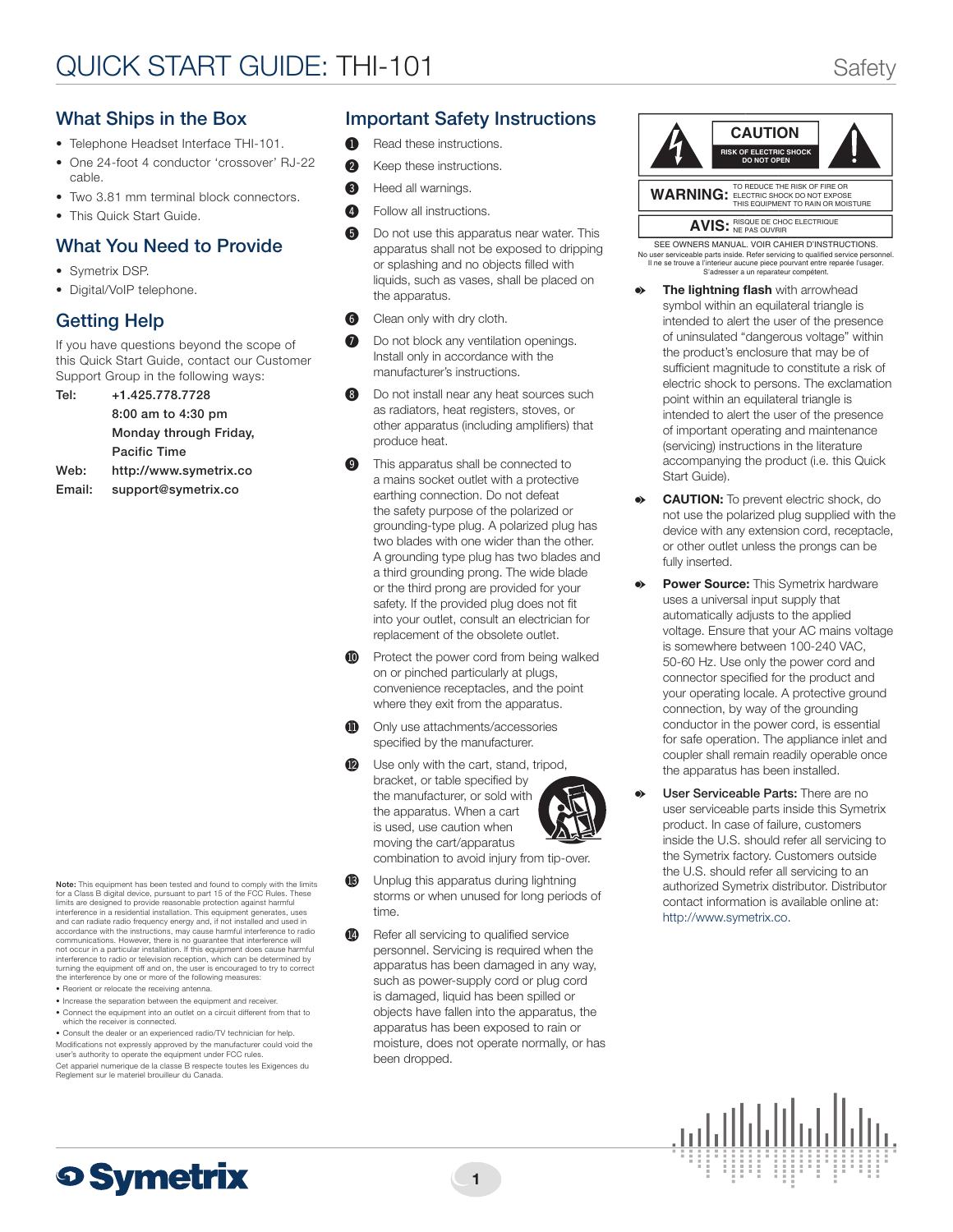## THI-101 Connectors

The Telephone Headset Interface THI-101 has three connectors. The connector labeled with a headset is for connecting to the headset interface on a digital/VoIP phone. There are two terminal-block connectors labeled INPUT and OUTPUT. The terminal block connector labeled INPUT is for routing balanced audio out from a Symetrix DSP device and into the THI-101. The terminal block connector labeled OUTPUT is for routing balanced audio into a Symetrix DSP device and out from the THI-101.



## Installation

To connect the Telephone Headset Interface THI-101 to a VoIP/digital phone and a Symetrix DSP follow these steps.

1. Connect the headset port with the included 24-foot RJ-22 crossover cable to the phone's headset interface as shown in the following figure.



2. Connect the terminal block connectors to a SymNet DSP device as shown in the following figure.



- 3. In some cases, different digital/VoIP phone models use reverse wiring for the terminal block connectors. No installation modifications are necessary. Simply use the crossover switch to accommodate various wiring configurations.
- 4. In certain circumstances, to prevent ground looping, use the audio ground lift switch to disconnect the mic shield from the chassis for noise isolation.
- 5. Add audio conferencing to Symetrix DSP systems by using the telephone for dialing and answering calls.
- 6. The Telephone Headset Interface THI-101 can be set on a desktop or mounted under any solid surface.

# **o Symetrix**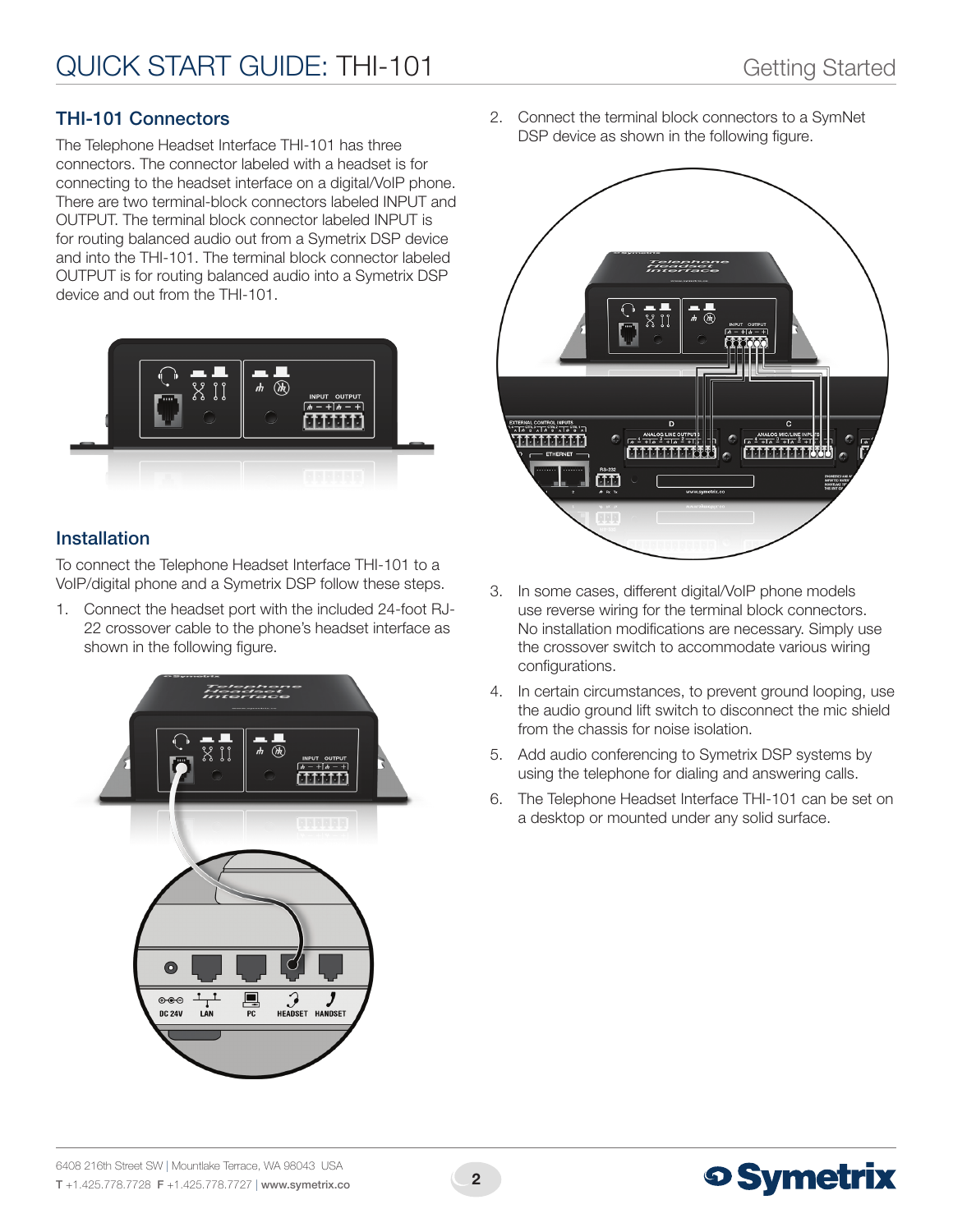## **OSymetrix**